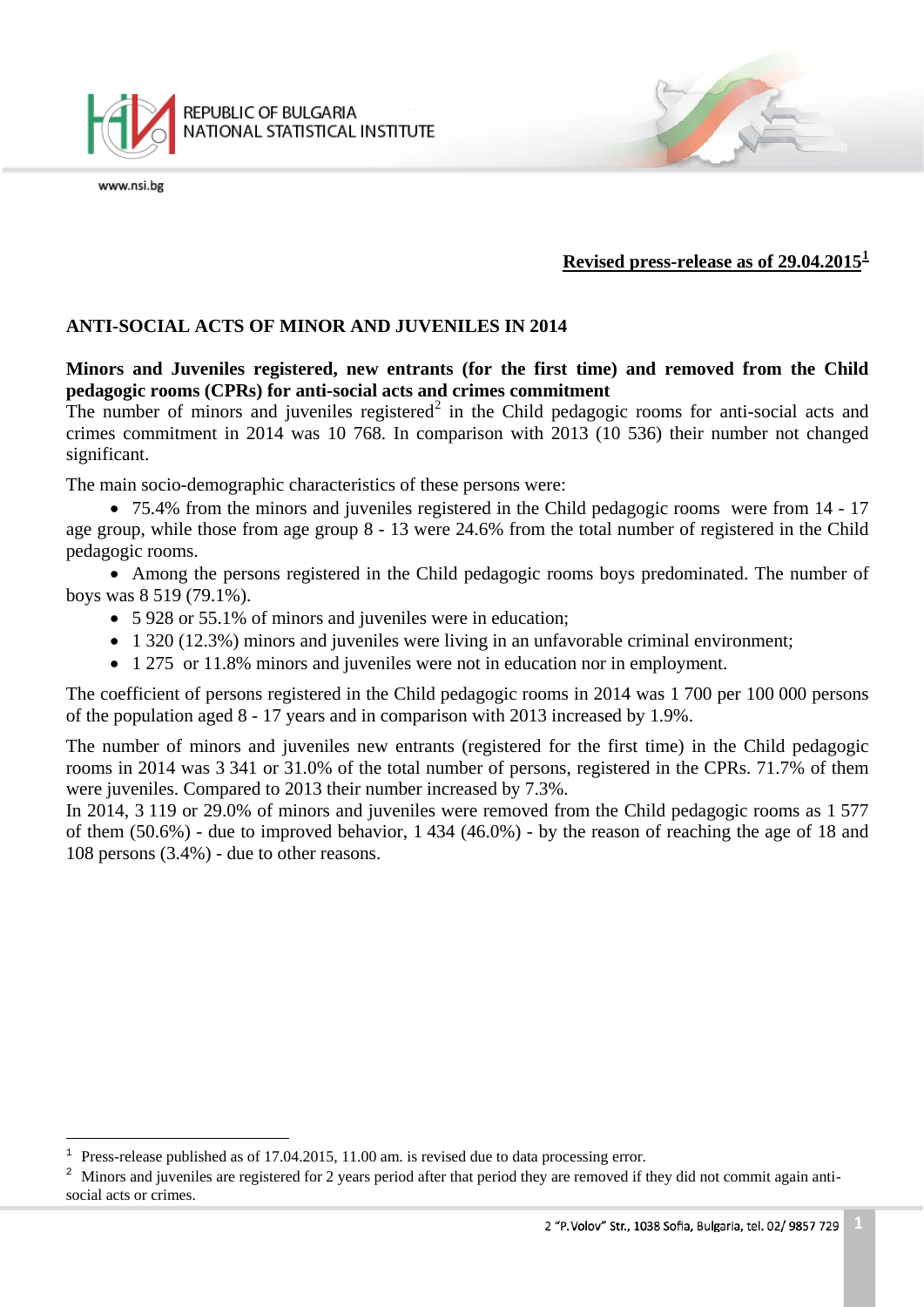

# **Figure 1. Minors and Juveniles, registered and new entrants (for the first time) during the year in the Child pedagogic rooms between 2010 and 2014**



## **Anti-social acts**

The number of minors and juveniles who passed through the Child pedagogic rooms for committed antisocial acts in 2014 was 5 372. In comparison with 2013 their number decreased by 1067 persons or by 16.6% as boys were 3 506 or 65.3% as girls were 1 866 or 34.7%.

In the structure of surveyed anti-social acts, the greatest was the share of children passed on to the Child pedagogic rooms for 'running away from home' - 1 550 children or 28.9%, followed by 'drug addiction' - 532 or 9.9% and for 'wandering and begging' - 354 persons (6.6%).

## **Minors and Juveniles perpetrators of crimes**

In 2014 the number of minors and juveniles, registered in the Child pedagogic rooms for crimes commitment was 5 402 and in comparison with 2013 decreased by 10.1%.

Theft of property was the most common type of crime, committed by minors and juveniles. Children perpetrators of thefts were 3 210 or 59.4% from the total number of persons, registered in the Child pedagogic rooms for crimes commitment. The greatest was share of minors and juveniles perpetrators of thefts from shops or other trade establishments - 27.9% (896 persons), followed by "home thefts" - 23.5% (754 persons) and burglaries - 12.6% (405 persons).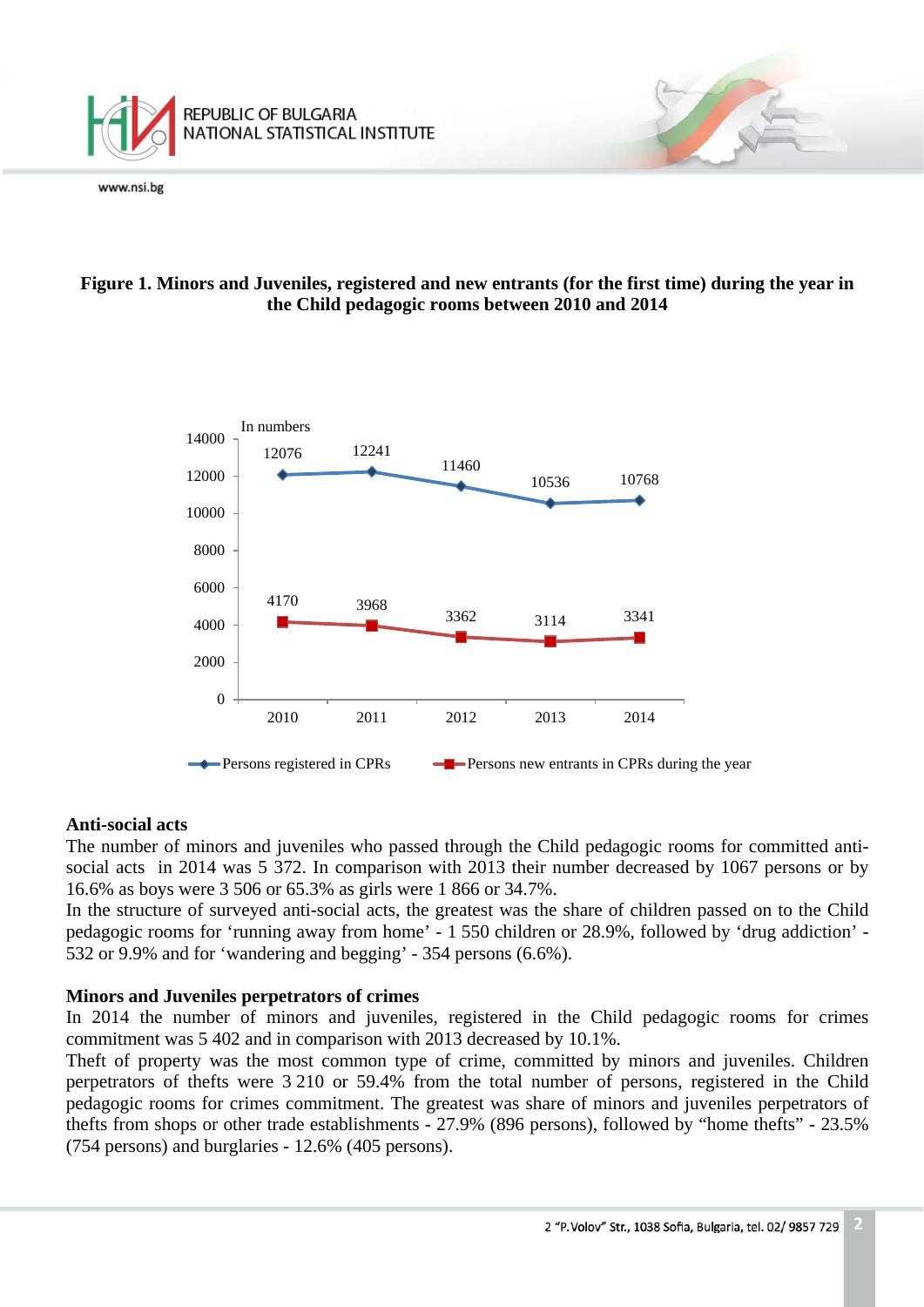



# **Figure 2. Minors and juveniles perpetrators of some types of crimes in 2014**

## **Minors and Juveniles - victims of crimes**

Minors and juveniles victims of crimes in 2014 were 1 788, as 735 or 41.1% of them were girls. The relative share of minors - victims of crimes was 40.5% (725 persons) and juveniles - 59.5% or 1 063 persons.

The highest was number and relative share of minors and juveniles, victims of thefts of property - 947 persons (53.0%), followed by bodily harms - 215 persons (12.0%), debauchery - 101 (5.6%), robberies - 84 persons (4.7%). The number of rape cases (committed and attempted) decreased from 29 in 2013 to 18 in 2014.

## **Activities of the Local Commissions for Combating Anti-social Acts of minors and juveniles**

5 436 legal correctional educational proceedings were initiated by the Local Commissions for Combating Anti-social Acts of minors and juveniles in 2014. 3 886 (71.5%) of them were initiated by the prosecutors proposals. The number of decided proceedings amounted to 5 039 while 3 163 or 62.8% were finalized in a month. 349 (6.4%) proceedings were ceased due to different reasons.

7 609 correctional measures were inflicted by the Local Commissions in 2014 according to Art. 13, para 1 of the Juvenile Delinquency Law to 5 540 persons aged 8 - 17 years.

The correctional measures of "warning" was imposed to the highest number of persons - in 2 958 (38.9%) cases, followed by "placement under the correctional control of a public tutor" - in 1 819 (23.9%) cases and**3** 2 "P. Volov" Str., 1038 Sofia, Bulgaria, tel. 02/ 9857 729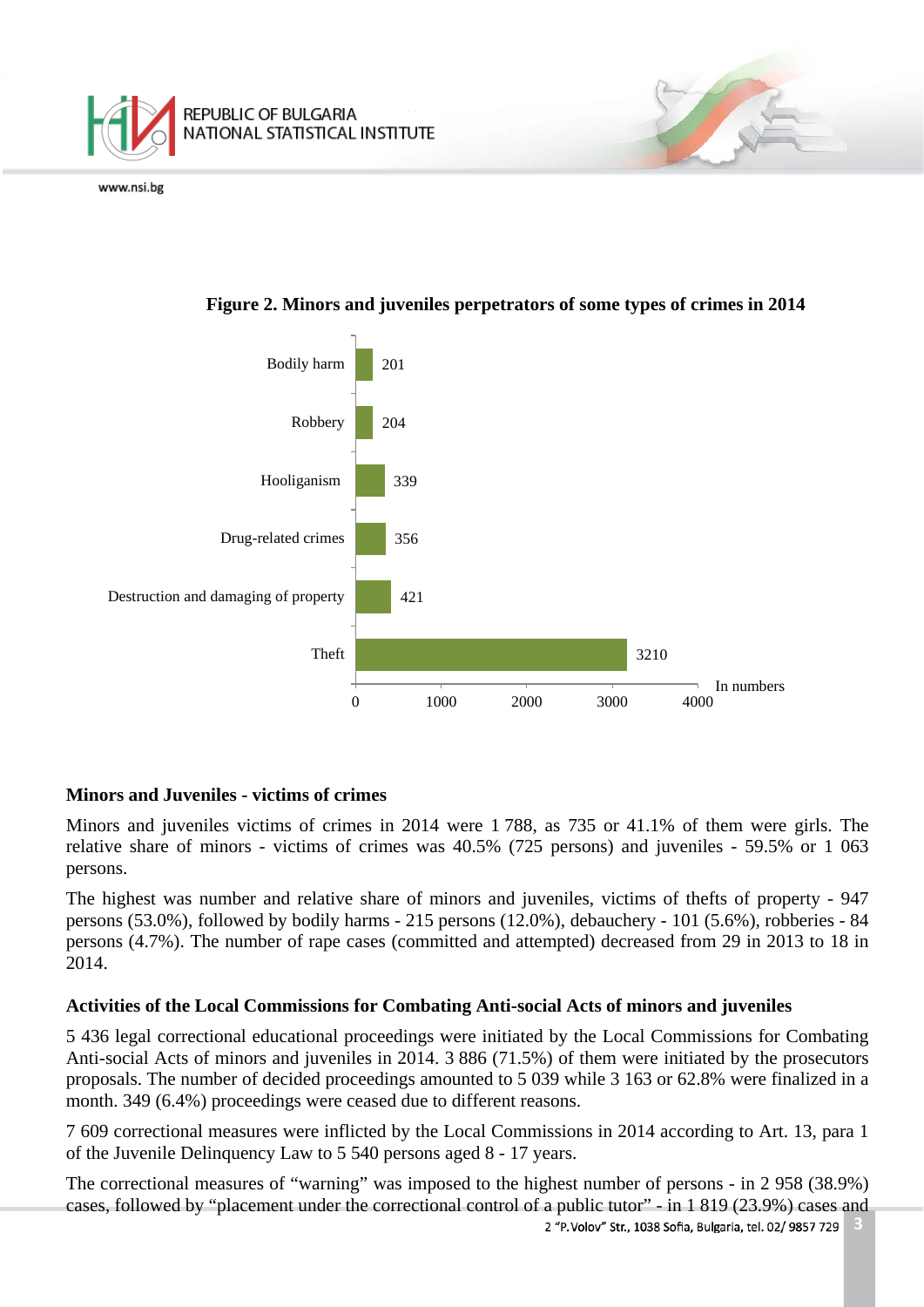

'placement under correctional supervision of the parents or the persons substituting for them, under the obligation to take special care' - in 912 events (12.0%). The correctional measures of 'warning to get into Educational boarding school with test period of 6 months' was imposed to 310 persons, while the correctional measures 'getting into Educational boarding school' - to 98 persons.

The main characteristics of minor and juveniles with imposed correctional measures in 2014 were as follows:

- Minors were  $1879$  or  $33.9\%$ ; Juveniles were  $3661$  or  $66.1\%$ ;
- Boys were 4 412 or 79.6% and girls 1 128 (20.4%);

• More than a half of minors and juveniles with imposed correctional measures have primary or not completed primary attainment - 3 066 persons (55.3%).

In 2014, 499 consultative offices and other advisory structures acted at the territory of the country. 7 477 persons were consulted in them. 1 152 campaigns for prevention were carried out, as 126 308 children were covered in them. With 2 110 minor and juvenile persons, living in an unfavorable criminal or conflict environment, additional preventive educational activities were carried out.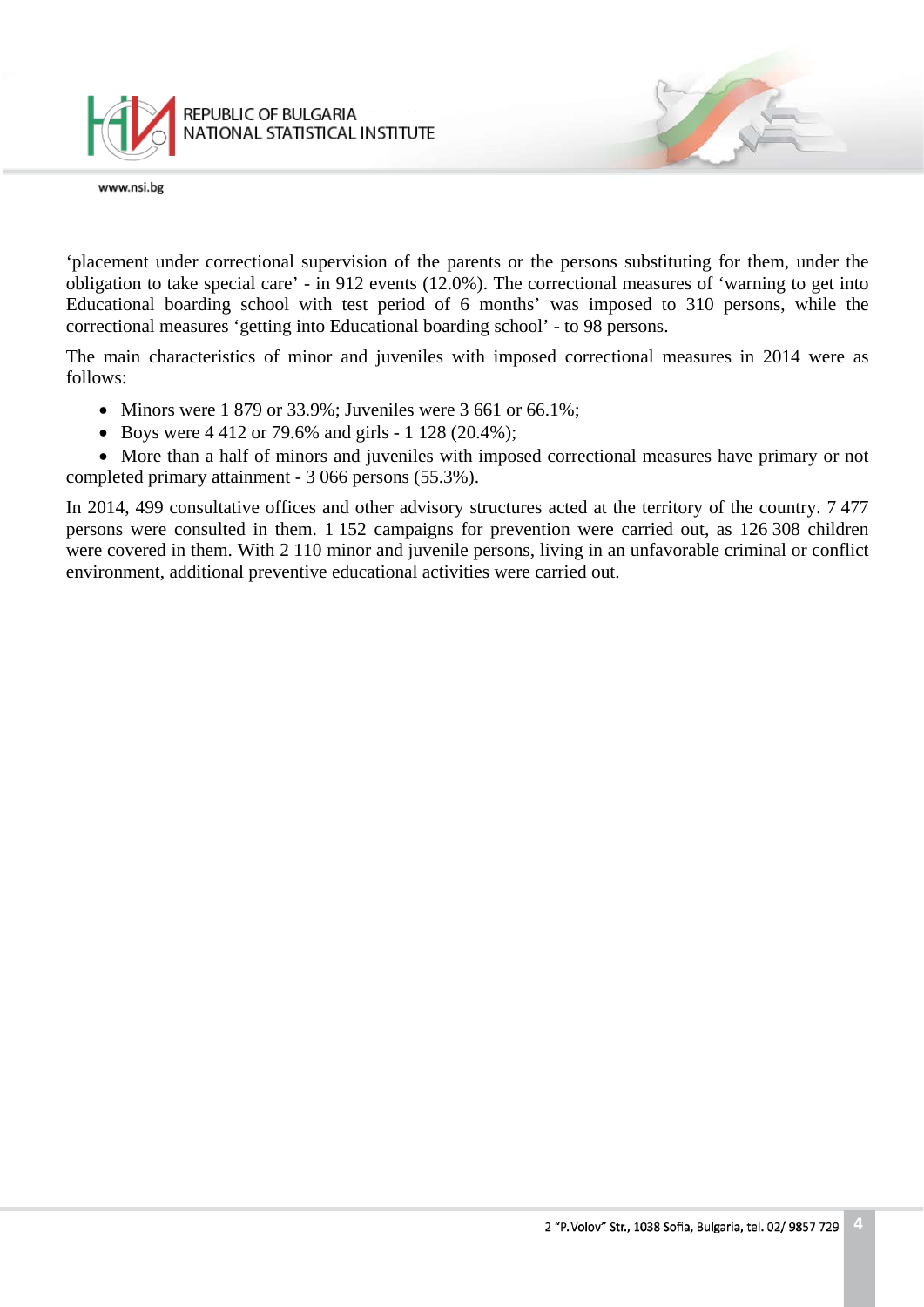

## **Methodological notes**

Statistical data on anti-social acts of minors and juveniles are elaborated on the basis of annual information received from the Local commissions for prevention of juvenile delinquency.

**Objects of the survey** are the Local commissions for prevention of minors and juvenile anti-social acts.

**Units of the survey** are the minor and juvenile persons - perpetrators of anti-social acts and crimes.

**Anti-social act** is an act which is publicly dangerous and against the law, or contradicts the morality, and the good manners. Correctional measures are imposed upon the offenders of such acts according to the Juvenile Delinquency Law.

**Child pedagogic rooms** are special institutions for the prevention of crimes and anti-social acts, committed by minor and juvenile persons.

**In the number of Minors and Juveniles registered as new entrants in the Child pedagogic rooms during the year** are included all minors and juveniles perpetrators of crimes and/or anti-social acts during the reported year; convicted for general crimes; realized from the correctional facilities, Correctional boarding-schools and the Social-pedagogic boarding schools.

**In the number of Minors and Juveniles registered in the Child pedagogic rooms** are included all minors and juveniles perpetrators of crimes and/or anti-social acts; convicted for general crimes; realized from the correctional facilities, Correctional boarding-schools and the Social-pedagogic boarding - schools. Minors and juveniles are registered for 2 years period after that period they are removed if they did not commit again anti-social acts or crimes.

**In the number of Minors and Juveniles passed on to Child pedagogic rooms** are included minor and juvenile persons who have committed acts of little importance, for which single police intervention was sufficient and no reason for their registration in the CPRs.

The applied methodology and data from surveys on Activities of Local Commissions for Combating Antisocial Acts of minors and juveniles are published on the NSI's website - [www.nsi.bg](http://www.nsi.bg/)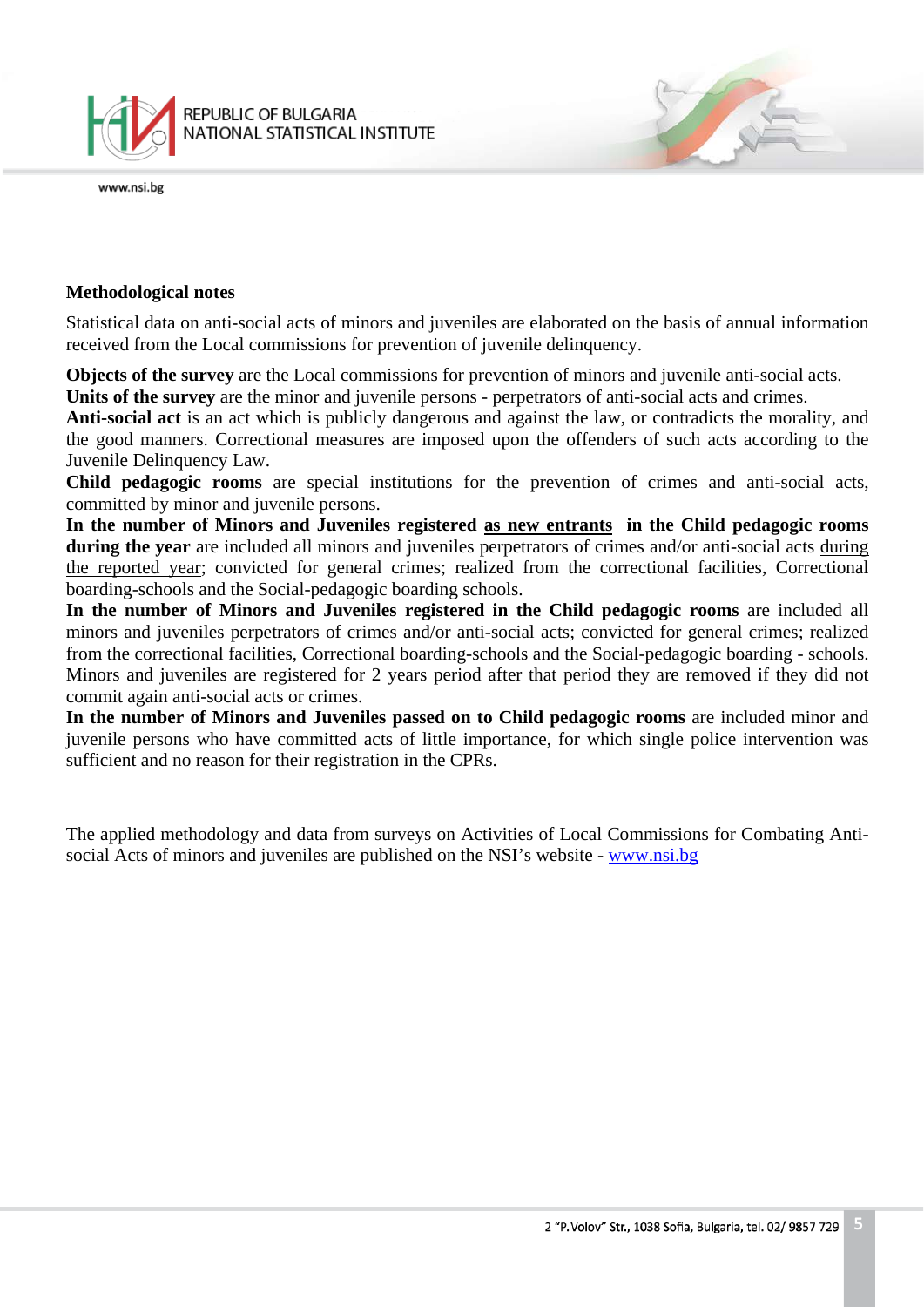

#### **Annex**

**Table 1**

## **Minor and juvenile persons registered and new entrants in Child pedagogic rooms by sex and age**

|                                                                                     |       |       |       |       | (In numbers) |
|-------------------------------------------------------------------------------------|-------|-------|-------|-------|--------------|
|                                                                                     | 2010  | 2011  | 2012  | 2013  | 2014         |
| Minors and Juveniles registered in Child<br>pedagogic rooms during the year - total | 12076 | 12241 | 11460 | 10536 | 10768        |
| Minors $(8 - 13)$                                                                   | 2638  | 2559  | 2337  | 2319  | 2648         |
| <b>Boys</b>                                                                         | 2025  | 1962  | 1811  | 1850  | 2102         |
| Girls                                                                               | 613   | 597   | 526   | 469   | 546          |
| Juveniles $(14 - 17)$                                                               | 9438  | 9682  | 9123  | 8217  | 8120         |
| <b>Boys</b>                                                                         | 7665  | 7719  | 7351  | 6442  | 6417         |
| Girls                                                                               | 1773  | 1963  | 1772  | 1775  | 1703         |
| Minors and Juveniles new entrants in Child                                          |       |       |       |       |              |
| pedagogic rooms during the year - total                                             | 4170  | 3968  | 3362  | 3114  | 3341         |
| Minors $(8 - 13)$                                                                   | 1112  | 949   | 887   | 852   | 944          |
| <b>Boys</b>                                                                         | 831   | 749   | 676   | 690   | 749          |
| Girls                                                                               | 281   | 200   | 211   | 162   | 195          |
| Juveniles $(14 - 17)$                                                               | 3058  | 3019  | 2475  | 2262  | 2397         |
| <b>Boys</b>                                                                         | 2543  | 2431  | 1969  | 1774  | 1883         |
| Girls                                                                               | 515   | 588   | 506   | 488   | 514          |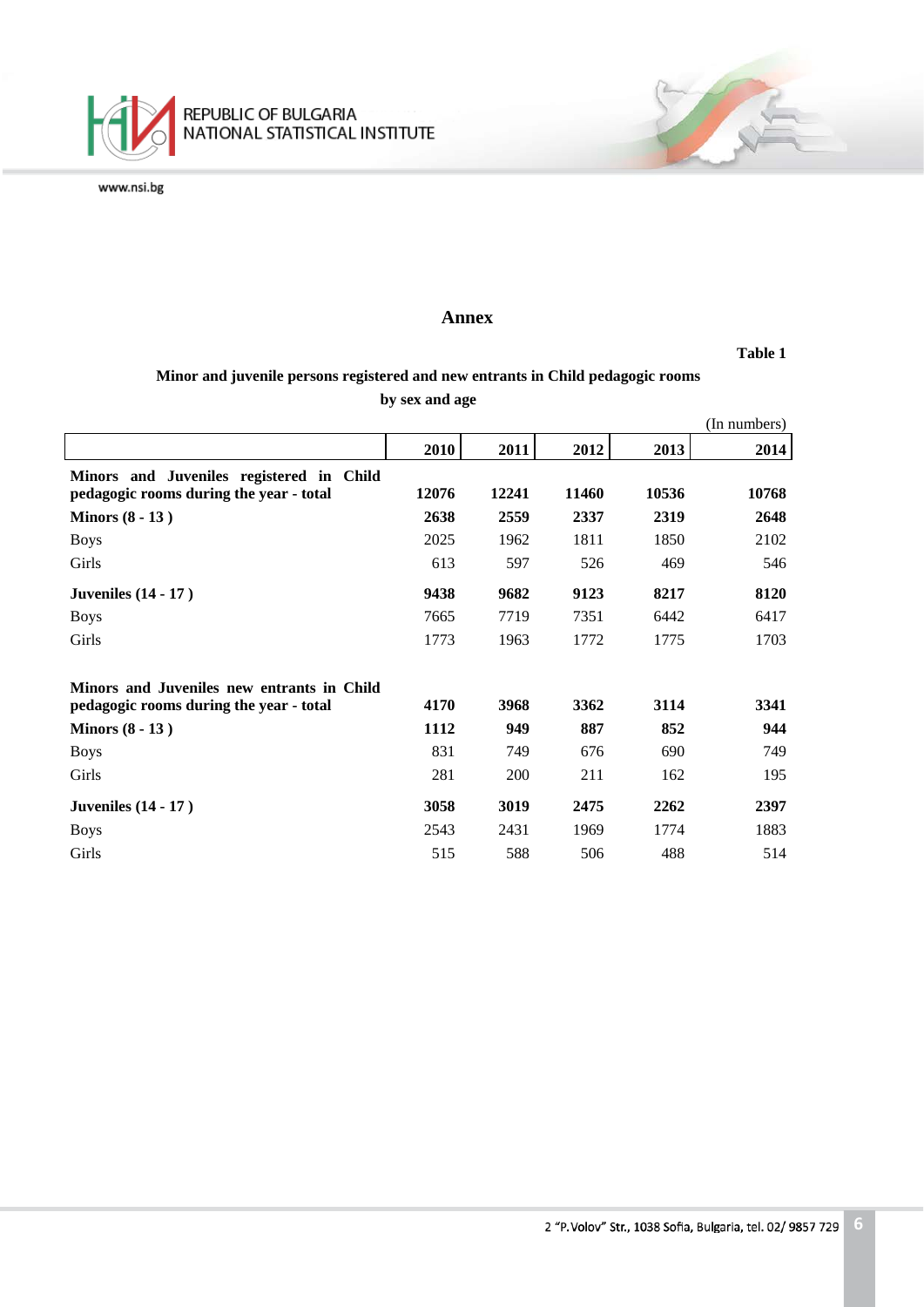

#### **Table 2**

### **Minors and Juveniles removed from Child pedagogic rooms' registration**

|                            |              |                             |              | (In numbers)                |  |  |
|----------------------------|--------------|-----------------------------|--------------|-----------------------------|--|--|
|                            |              | 2013                        | 2014         |                             |  |  |
|                            | <b>Total</b> | of which: due<br>to redress | <b>Total</b> | of which: due<br>to redress |  |  |
| <b>Total for country</b>   | 3324         | 1555                        | 3119         | 1577                        |  |  |
| <b>Boys</b>                | 2678         | 1222                        | 2456         | 1212                        |  |  |
| Girls                      | 646          | 333                         | 663          | 365                         |  |  |
| Minors $(8 - 13)$          | 244          | 209                         | 243          | 226                         |  |  |
| <b>Boys</b>                | 205          | 177                         | 165          | 153                         |  |  |
| Girls                      | 39           | 32                          | 78           | 73                          |  |  |
| <b>Juveniles</b> (14 - 17) | 3080         | 1346                        | 2876         | 1351                        |  |  |
| <b>Boys</b>                | 2473         | 1045                        | 2291         | 1059                        |  |  |
| Girls                      | 607          | 301                         | 585          | 292                         |  |  |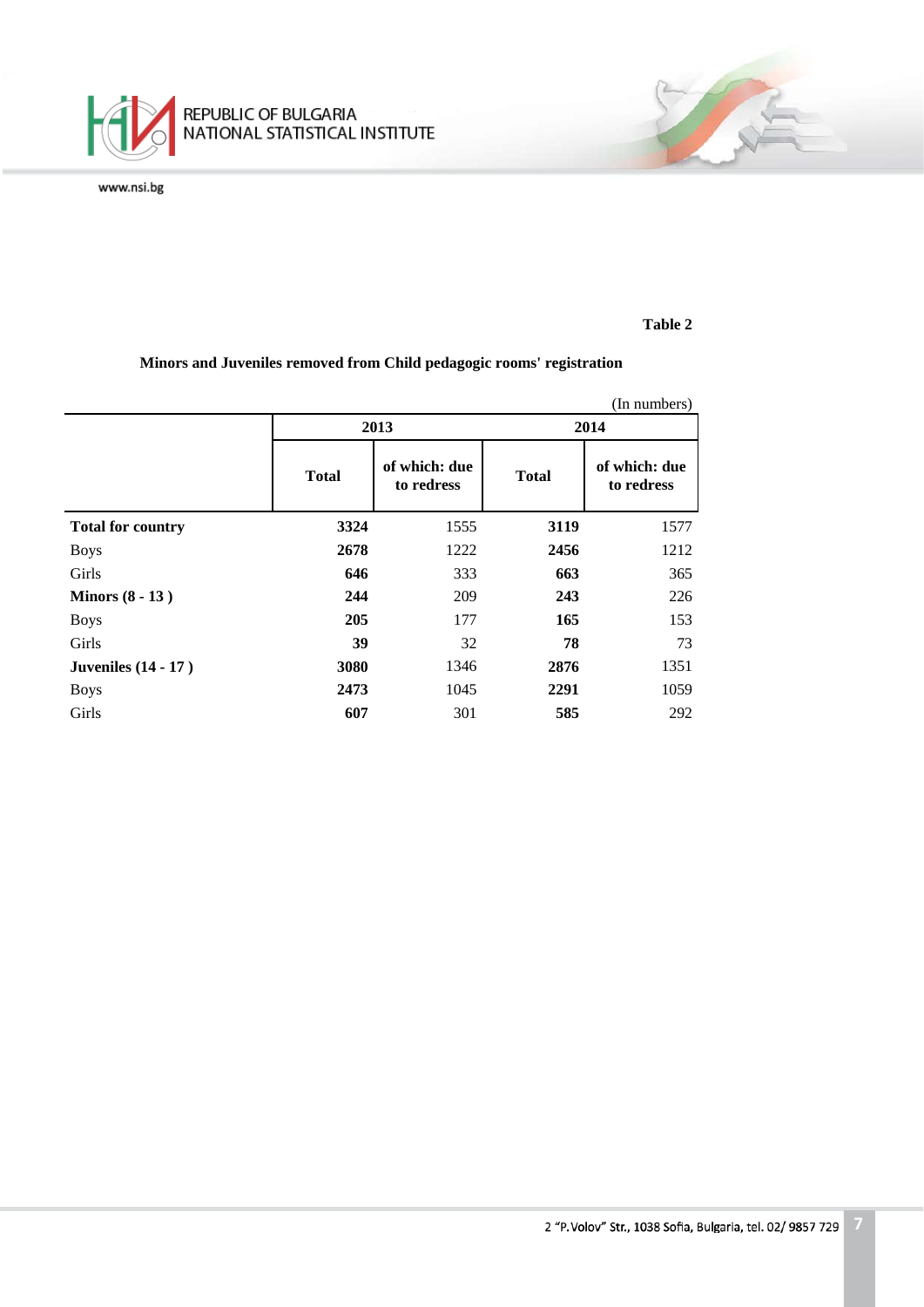

#### **Table 3**

**Minors and Juveniles passed on to Child pedagogic rooms for committed anti-social acts** 

|                                                                |      |      |      |      | (In numbers) |
|----------------------------------------------------------------|------|------|------|------|--------------|
|                                                                | 2010 | 2011 | 2012 | 2013 | 2014         |
| Minors and Juveniles passed on to<br>Child pedagogic rooms for |      |      |      |      |              |
| committed anti-social acts - total                             | 7249 | 8134 | 7009 | 6439 | 5372         |
| Minors $(8 - 13)$                                              | 1953 | 2117 | 1927 | 1780 | 1456         |
| <b>Boys</b>                                                    | 1407 | 1466 | 1323 | 1203 | 1003         |
| Girls                                                          | 546  | 651  | 604  | 577  | 453          |
| <b>Juveniles</b> (14 - 17)                                     | 5296 | 6017 | 5082 | 4659 | 3916         |
| <b>Boys</b>                                                    | 3546 | 4020 | 3309 | 3037 | 2503         |
| Girls                                                          | 1750 | 1997 | 1773 | 1622 | 1413         |
| <b>Minors and Juveniles perpetrators</b>                       |      |      |      |      |              |
| of crimes - total                                              | 6353 | 6586 | 6304 | 6007 | 5402         |
| Minors $(8 - 13)$                                              | 1360 | 1485 | 1475 | 1457 | 1434         |
| <b>Boys</b>                                                    | 1072 | 1211 | 1193 | 1216 | 1162         |
| Girls                                                          | 288  | 274  | 282  | 241  | 272          |
| <b>Juveniles</b> (14 - 17)                                     | 4993 | 5101 | 4829 | 4550 | 3968         |
| <b>Boys</b>                                                    | 4308 | 4427 | 4084 | 3806 | 3324         |
| Girls                                                          | 685  | 674  | 745  | 744  | 644          |

**and perpetrators of crimes by sex and age**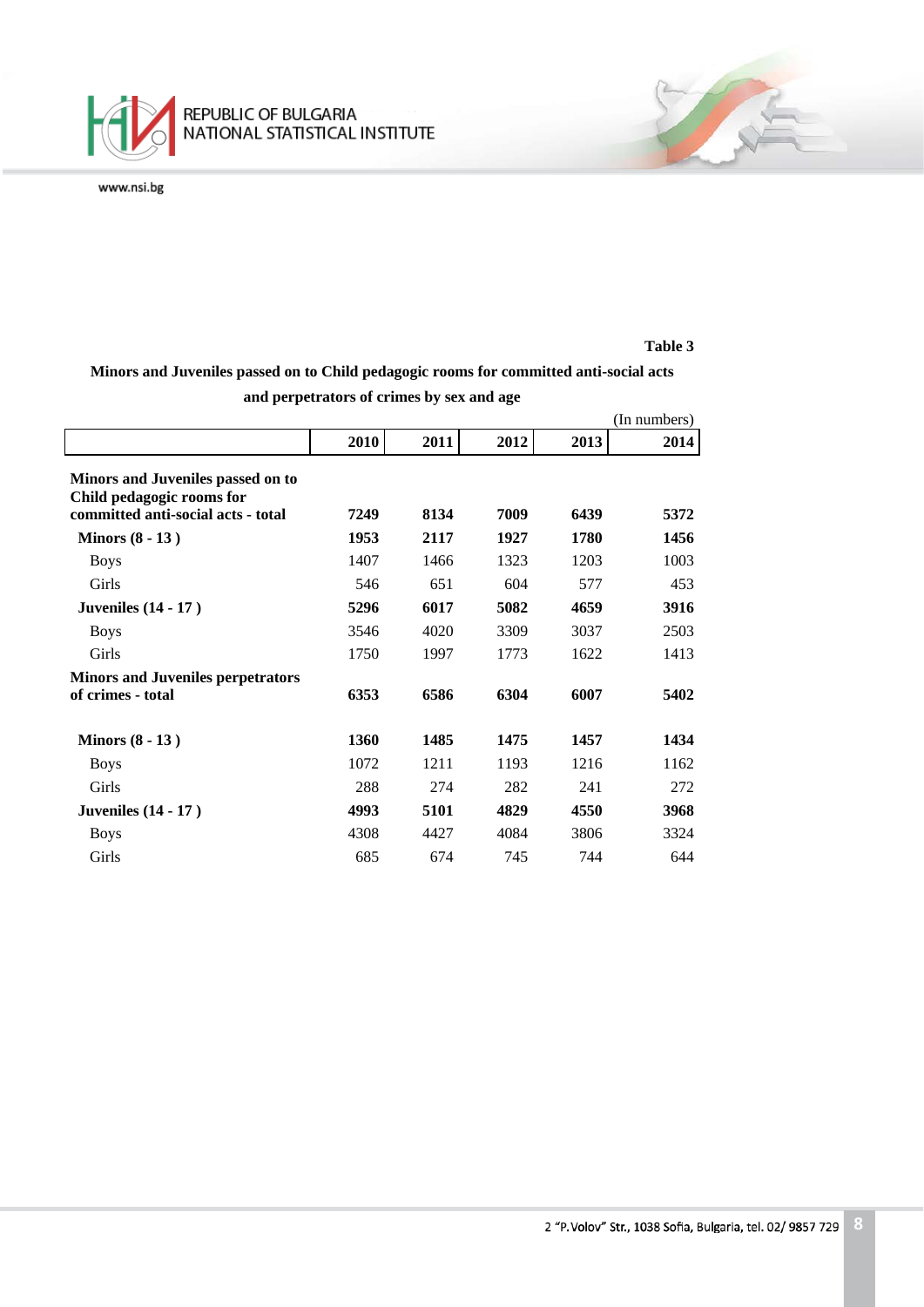

|                                                                                                     |      |      |      |      | (In numbers) |
|-----------------------------------------------------------------------------------------------------|------|------|------|------|--------------|
|                                                                                                     | 2010 | 2011 | 2012 | 2013 | 2014         |
| Minors and Juveniles passed on to<br>Child pedagogic rooms for<br>committed anti-social acts during |      |      |      |      |              |
| the year - total                                                                                    | 7249 | 8134 | 7009 | 6439 | 5372         |
| of which:                                                                                           |      |      |      |      |              |
| Run away from home                                                                                  | 1494 | 1665 | 1745 | 1744 | 1550         |
| Wandering and begging                                                                               | 671  | 630  | 614  | 602  | 354          |
| Alcohol addiction                                                                                   | 422  | 429  |      |      |              |
| Drug distrubution and addiction                                                                     | 326  | 446  | 437  | 517  | 532          |
| Prostitution and homosexualism                                                                      | 119  | 137  | 78   | 62   | 59           |
| Run away from school                                                                                | 1621 | 1768 |      |      |              |
| <b>Minors and Juveniles perpetrators</b>                                                            |      |      |      |      |              |
| of crimes - total                                                                                   | 6353 | 6586 | 6304 | 6007 | 5402         |
| of which:                                                                                           |      |      |      |      |              |
| Intentional homicide                                                                                | 9    | 9    | 3    | 3    | 5            |
| Bodily harm                                                                                         | 263  | 338  | 269  | 226  | 201          |
| Rape                                                                                                | 27   | 12   | 23   | 7    | 9            |
| Debauchery                                                                                          | 72   | 73   | 70   | 56   | 60           |
| Theft                                                                                               | 4033 | 4157 | 3827 | 3621 | 3210         |
| of which:                                                                                           |      |      |      |      |              |
| <b>Burglary</b>                                                                                     | 1458 | 1082 | 703  | 552  | 405          |
| Pickpocketing                                                                                       | 515  | 384  | 265  | 207  | 211          |
| Robbery                                                                                             | 319  | 317  | 223  | 223  | 204          |
| Theft of motor vehicles                                                                             | 147  | 70   | 68   | 75   | 90           |
| Hooliganism                                                                                         | 449  | 358  | 356  | 337  | 339          |
| Drug-related crimes                                                                                 | 217  | 244  | 277  | 342  | 356          |

### **Minors and Juveniles passed on to Child pedagogig rooms for committed anti-social acts and children perpetrators of crimes**

**Table 4**